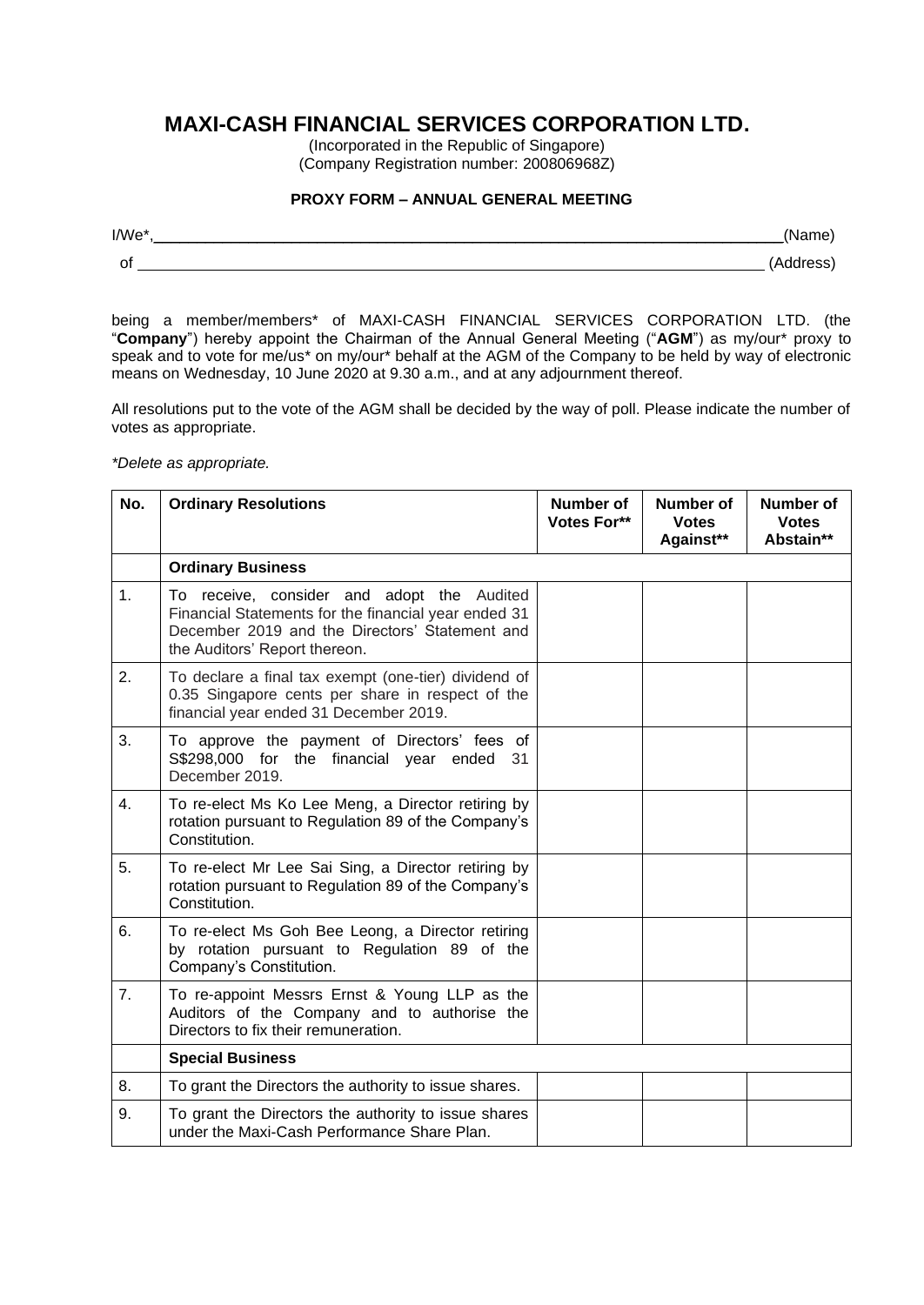| No. | <b>Ordinary Resolutions</b>                                                                                                              | <b>Number of</b><br>Votes For** | Number of<br><b>Votes</b><br>Against** | Number of<br><b>Votes</b><br>Abstain** |
|-----|------------------------------------------------------------------------------------------------------------------------------------------|---------------------------------|----------------------------------------|----------------------------------------|
| 10. | To grant the Directors the authority to issue shares<br>under the Maxi-Cash Financial Services Corporation<br>Ltd Scrip Dividend Scheme. |                                 |                                        |                                        |
| 11. | To approve the proposed renewal of the Share<br>Purchase Mandate.                                                                        |                                 |                                        |                                        |

\*\* If you wish to exercise all your votes "**For**" or "**Against**" or to "**Abstain**", please indicate with a "**X**" within the box provided. Alternatively, please indicate the number of votes as appropriate. **In the absence of specific directions in respect of a resolution, the appointment of the Chairman as your proxy for that resolution will be treated as invalid.**

Dated this  $\frac{1}{2020}$  day of  $\frac{2020}{200}$ .

Signature(s) of Member(s) or Common Seal

| Total number of shares Held |  |  |
|-----------------------------|--|--|
| <b>CDP Register</b>         |  |  |
| Member's<br>Register        |  |  |
| <b>TOTAL</b>                |  |  |

**IMPORTANT: PLEASE READ THE NOTES OVERLEAF**